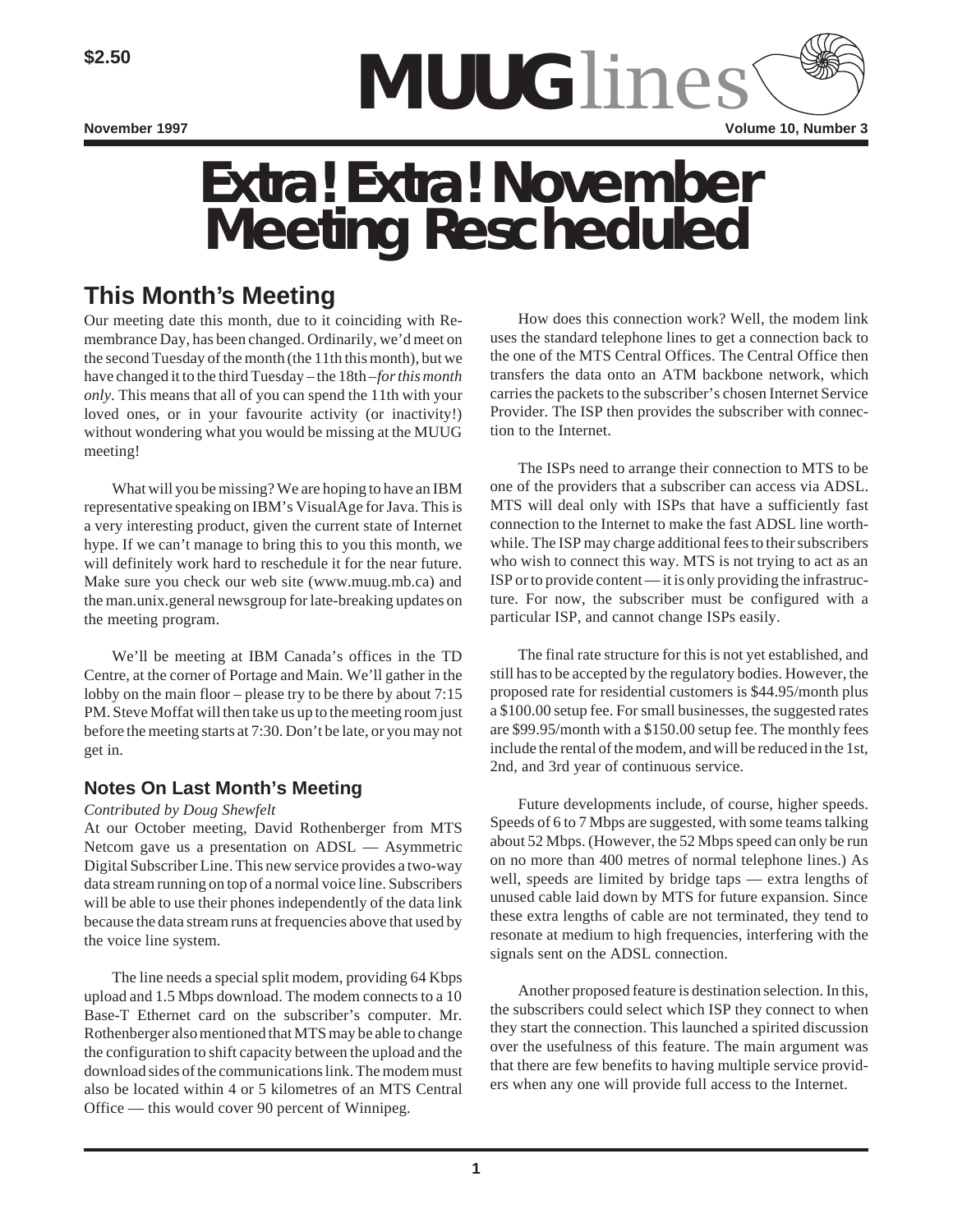**Volume10, Number 3 November 1997**

## **RED HAT AND CRACK TO BRING GAMES TO LINUX.**

Research Triangle Park, NC— Monday, October 6, 1997 - Red Hat Software, Inc., publishers of Red Hat Linux, the most stable, fast, and secure multitasking operating system available, and Crack dot Com, developers of the culthit Abuse and the anticipated 3D realtime strategy game title, Golgotha, today signed an agreement to publish games for Linux.

Marc Ewing, Vice President and Director of Development at Red Hat Software said of the relationship, "Red Hat Software is extremely pleased to be working with such a talented group of artists and programmers. In addition to being on the leading edge of game development, Crack dot Com has been a staunch supporter of the Linux operating system. The combination of Red Hat and Crack will allow Linux users to have an uncompromised multimedia gaming experience."

The alliance between Red Hat Linux and Crack dot Com will bring greater speed, better disk efficiency, and stronger net performance. Crack dot Com envisions a careful marriage of 3D points of view in a real-time strategy format. Specifically, Golgotha incorporates new rendering technology, frantic gameplay, and a strong storyline.

"Since I was introduced to Unix variants almost 10 years ago, I've dreamed of developing and selling games for them.", said Dave Taylor, of Crack dot Com. "Linux has a development environment far superior to Windows and Macintosh Operating Systems. Chances are great that the typical Linux installation is linked to the Internet and on a higher bandwidth connection; this offers better net performance. Linux even has DirectX equivalents, and recently got support for 3DFX's popular Voodoo chipset. This is a very exciting time for us."

This is an exciting time for the gaming community too. Red Hat Software and Crack dot Com are the first to sign a publishing agreement of this kind. Their games will be the first to be marketed, sold, and supported for Unix and Linux. Clearly both Red Hat Software and Crack dot Com realize that this is just the beginning for them, and their alliance promises to bring the latest in technological advancements to the gaming community.

### **About Crack dot Com**

Crack dot Com is a small game development company located in Austin, Texas. The company was incorporated in 1996 by Dave Taylor, who is part of the team that made Doom and Quake, and Jonathan Clark, author of Abuse. Crack dot Com's web site is located at http://www.crack.com/.

- \* Doom, Quake, and id Software are trademarks of id Software, Inc.
- \* Abuse, Golgotha, and Crack dot Com are trademarks of Crack dot Com, Inc.

## **Caldera Open Administration System**

Linux is a versatile operating system for home and commercial users. However, Linux users quickly notice one major problem: it's difficult to administer. The solution to this problem is the Caldera Open Administration System (COAS).

This paper explains the COAS project, including the following: Overview of COAS project Problems with current administration tools Goals and strategies of COAS Development of administration tools Contribution of administration tools to Linux community

### **Overview of COAS Project**

The purpose of the COAS project is to improve the way users administer their Linux systems. To improve the system,

each administration tool will include multiple interfaces. The system will also let users choose the administration tools they want to use, and the tools will be flexible, powerful, and easy to use.

Caldera will lead out in developing the administration system, but Caldera also encourages the entire Linux community to participate in developing the system. All the work done on the core system will be contributed to the Linux community, and the tools will be compatible with any Linux distribution. Working together, the Linux community can really benefit from the work done on this project.

**Problems with Linux Administration**

Anyone who is familiar with the Linux operating system knows how powerful and robust it is. However, it is also difficult to administer. Many Linux opponents point out the following problems:

Incomplete administration system Problems with existing administration tools

#### **Incomplete Administration System**

New Linux users quickly learn that it's difficult to configure their systems because the current administration system is incomplete. In fact, the Linux operating system doesn't even have an administration system at all. Linux only has a limited number of tools created by the Linux community. For example, there are numerous tools for adding users but few, if any, for setting up firewalls.

Because Linux doesn't have a complete, unified administration system, users turn to other resources (such as how-tos, man pages, and people they know), but they usually end up configuring their systems manually by editing files directly. Users shouldn't have to turn to other resources to configure their systems.

New users expect Linux to include an administration system. Almost all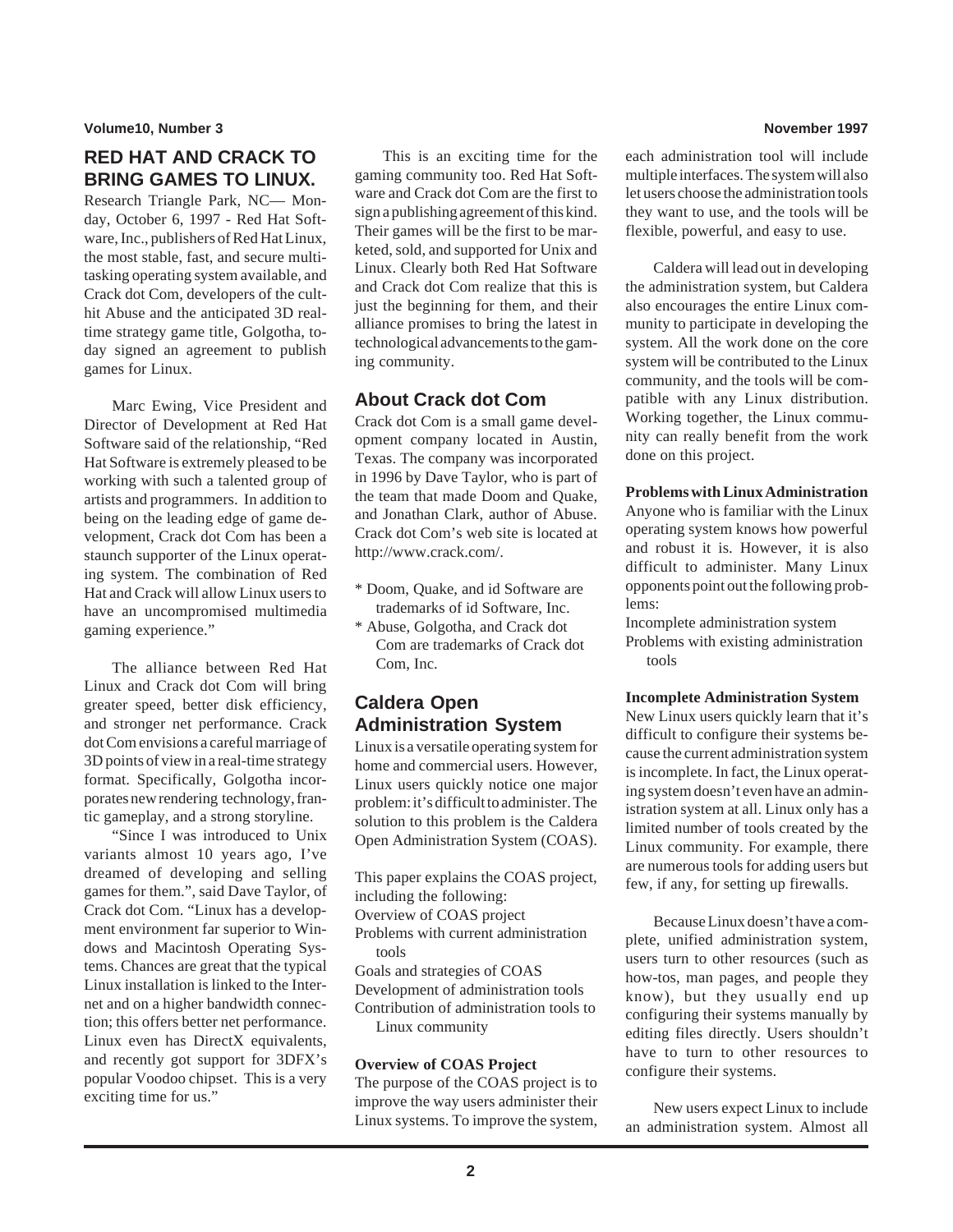other UNIX and non-UNIX operating systems have administration systems, so why not Linux? To use Linux as a viable solution in and out of commercial settings, users need a complete, unified administration system.

#### **Problems with Existing Administration Tools**

Users around the world have created administration tools for the Linux operating system and have contributed these tools to the Linux community. This unique development process causes some problems. The three main problems are:

#### **The Administration Tools Use Different Interfaces**

Because developers of administration tools specialize in different areas and come from different backgrounds, each administration tool has a unique interface. That is, some tools have menus, others use command-line scripting, and still others have a click-and-drag interface.

#### **Many Administration Tools Aren't Full-Featured**

Many of the current administration tools used in the Linux community aren't full-featured. Some tools include many features, but they aren't flexible, and vice versa. All users expect the tools to provide added value (for example, setting up firewalls by choosing from predetermined options or manipulating how shadow passwords work). Tools lacking significant value don't get used.

#### **Some Administration Tools Interfere with Manual File Editing**

When users configure Linux using administration tools, the system automatically makes changes to any files affected by the configuration. Some administration tools format these changes so the tool can easily reread the new information. However, special formatting may cause problems for users wanting to interchangeably configure Linux manually (by directly editing configuration files) and also configure Linux using administration tools. For example, if a user uses a tool to configure the system, then manually configures the system, and then uses the administration tool again, the tool may not recognize the manual changes.

#### **Goals and Strategies of COAS**

To solve the problems associated with Linux administration, Caldera is creating a complete, unified administration system. This system will provide Linux users a way to administer their entire system. A unified administration system will also minimize the time needed to learn many tools and configuration methods.

The new administration system will include the following: Multiple user interfaces for administration Modular administration tools Flexible, powerful administration tools Easy-to-use administration tools

NOTE: For more technical information on how each goal will be accomplished, see the references following each goal.

#### **Multiple User Interfaces for Administration**

The new administration system will provide multiple user interfaces for each administration tool. That way, Linux users can choose the user interfaces with which they're most comfortable. Caldera wants to focus on four user interfaces: command line, curses, X, and Java. Because not all users want to enter an interactive environment (such as X) to administer Linux, the new system will let users do administration tasks from the command line. For example, to change a user's ID number from a command line, the user can enter a command like this: coas change system.users.tbird.uid 102.

Users who aren't as familiar with Linux commands, or users who don't

#### **November 1997 Volume 10, Number 3**

like entering commands from a command line may want a character-based system (curses). The curses interface lets users choose options from menus. For example, to add a new user to the system, the Linux user may choose an option called "Add new users" and then enter other applicable information about the new user (such as the UID and the user's real name).

Users who generally work in the X Window System may want graphical administration tools to configure Linux.

Users who want to do system administration remotely can do so because these administration tools will also have a Java-based interface. This will let users administer their Linux systems even if they're using Windows or UNIX.

For Technical Details

See "Configurators" in the report titled Caldera Open Administration System: Technical Notes

#### **Modular Administration Tools**

Because the administration tools will not be developed all at once, and because users may only want to use administration tools that meet their needs, the tools will be modular. That way, users can plug in the tools they want to use at any time. For example, users who don't remember the syntax for editing the printcap or crontab configuration files may want to plug in tools to help them. Conversely, these same users may not want to use a tool for changing a user's name.

When Linux users decide to use certain administration tools, they don't want to re-compile the tools in order to use them. Therefore, the new system will let users plug in the tools and immediately use them without any additional setup.

Though it is likely that new Linux users will use more administration tools than advanced users, even new Linux